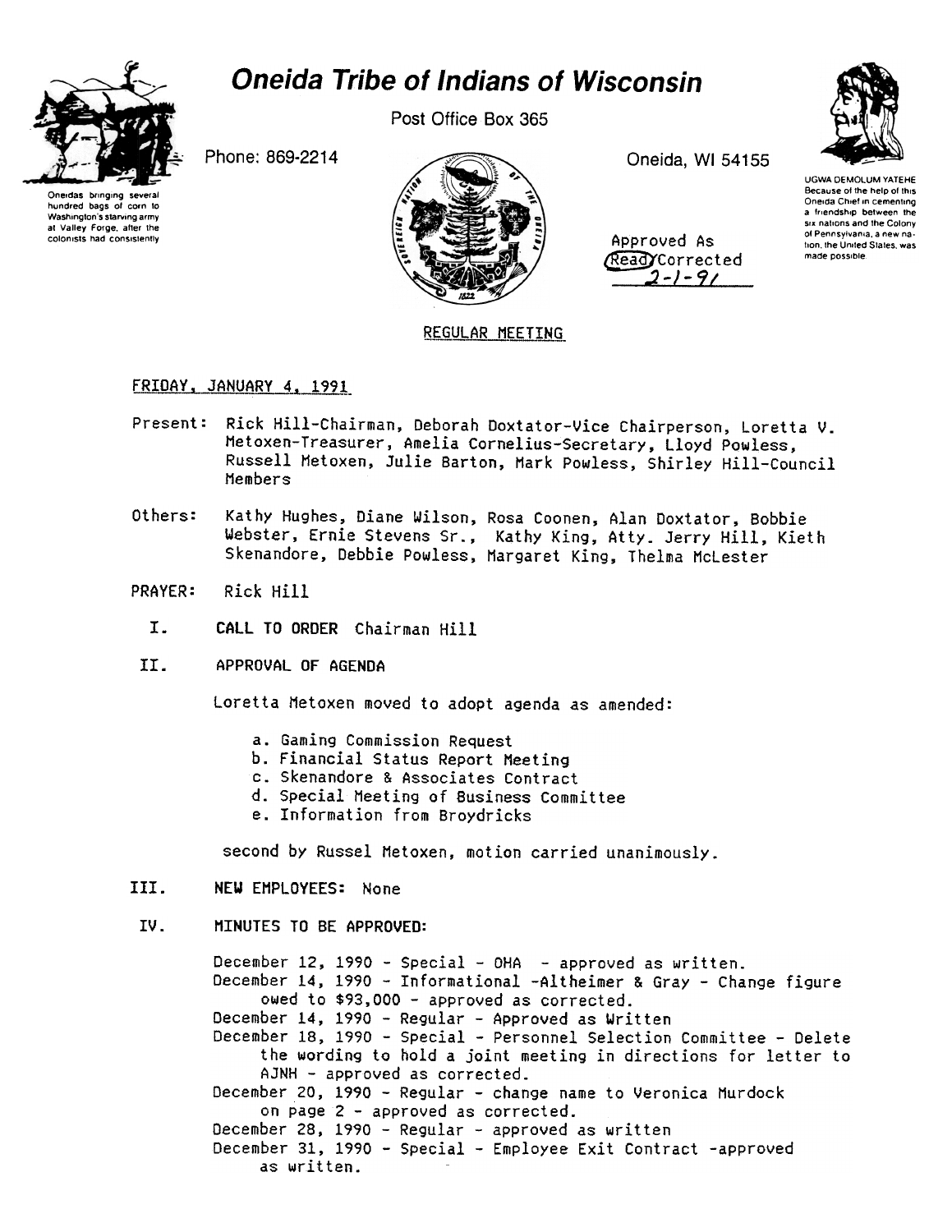ONEIDA TRIBE OF INDIANS OF WISCONSIN JANUARY 4, 1991 -REGULAR Page 2

- v. TABLED UNFINISHED BUSINESS:
- UT. REPORTS
	- $1<sup>1</sup>$ HUMAN RESOURCES-
		- A) Approval Requested for:
		- B) Hiring Information:
			- 1) Dietary Aides Elizabeth Delvaux, Leonard Stevens
		- 2) 57 applicants for Bingo List: 46 cleared, 11 incomplete
		- C) Transfers/Promotions/Reassignments
	- $2.$ TRAVEL REPORTS - None
	- 3. OTHER None

#### VII. NEW BUSINESS

- $1<sub>z</sub>$ RESOLUTIONS - None
- 2. REQUESTS
	- A) Finance & Appropriation Recommendations of 1/2/91
- 1. \$1,600 grant for repairs to Longhouse and request for Accounting Dept. to put on the Nation system, Consensus to approve. Shirley Hill moved to approve, second by Russell Hetoxen, motion carried unanimously.

No action required on balance of minutes.

B) 10 Day Notice for GTC Meetings - Shirley Hill

Information will be made available at the January 7 General Tribal Council meeting. An overview of the rules will be discussed. Rick Hill requested Atty. Hill to draft interim rules for the January 7th meeting.

c) Skybox Status Discussion -Loretta Hetoxen

Discussion on the present status. The Hotel has been paid for one year of the contract. The Business Committee did not approve of the contract. The cost is \$10,000 annually.

Julie Barton moved to refer to Atty. Hill and to Atty. Cornelius to review the signed agreement and to refer to GTC, second by Hark Powless.

Amelia Cornelius moved to amend the motion to have interested individuals and Kathy Hughes develop a plan for use of the box for the Hotel and tribal use and report to the General Tribal Council, amendment dies for lack of a second

Main motion carried. Lloyd Powless opposed

Debbie Doxtator moved to for a committee of Shirley Hill, Lloyd Powless, Cliff Webster and Kathy Hughes to develop a plan for use of the box for the hotel, second by Loretta Metoxen, motion carried. Loretta Metoxen, Debbie Doxtator, Russell Metoxen, Amellia Cornelius, Mark powless- for, Julie Barton opposed, Lloyd Powless and Shirley Hill abstain.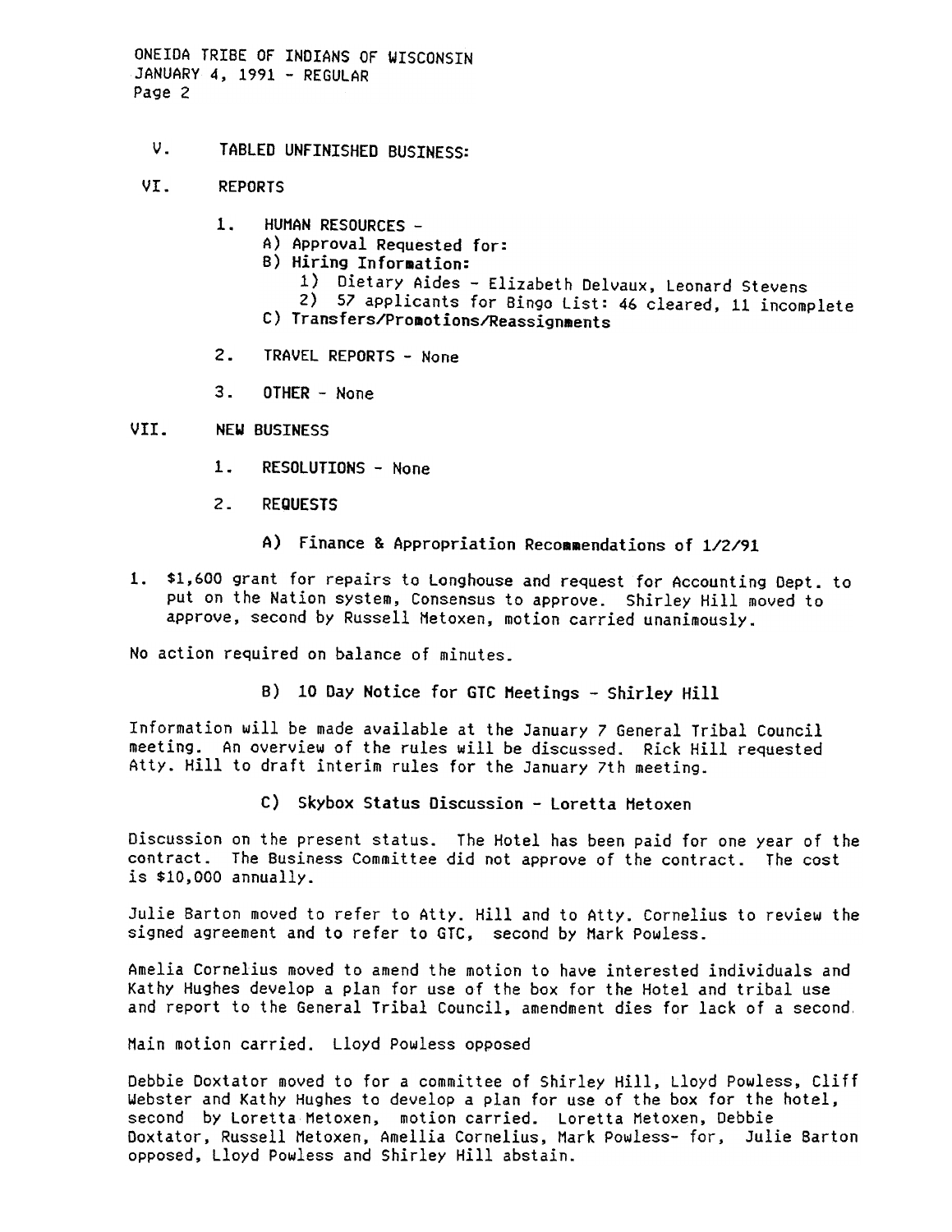ONEIDA TRIBE OF INDIANS OF WISCONSIN JANUARY 4, 1991 - REGULAR Page 3

D) FICA Reimbursement Request - Loretta Metoxen

Lloyd Powless moved to approve and that Loretta Hetoxen, the Comptroller and Atty. Skenandore develop a process for requesting reimbursement of FICA for Business Committee members past and present, second by Amelia Cornelius, motion carried. Loretta Hetoxen abstain.

> E) Request for Support from the United Keetoowah Band of Cherokee Indians of Oklahoma

Debbie Ooxtator moved to refer to Loretta Netoxen to 9ather more information from NCAI and to provide a recommedation to the Business Committee in three weeks, second by Julie Barton, motion carried unanimously.

Legal Opinion, State Recycling Regulation -John Spangberg

Debbie Doxtator moved to refer to Atty. Cornelius, motion carried unanimously. The Chairman invited Chas Wheelock to attend the Environmental sub-committee meetings and asked Lloyd to work with Chas.

G. Mohawk's Community Visit - Debbie Doxtator

Information on meeting this Friday and the weekend with an invitation to the Business Committee to attend. Some are available and may attend.

- H. Information Only Negotiations with the Limited Partners (CSO & Guepel DeMars) -Amelia Cornelius
- $3<sub>-</sub>$ CONTRACTS/AGREEHENTS
	- A. Information Brian Marozas Contract Chas Wheelock
- 4. TRAVEL REQUESTS (Include Cost Estimates)
	- A. Julie Barton to Chicago, IL for Annual HUO Office of Indian Programs Conference, Jan. 13-18,1991. (Estimated Total Cost \$409.00).

Amelia Cornelius moved to approve, second by Hark Powless,

Debbie Doxtator moved to amend motion to have Julie work with the DHA to provide documentation for the request on renovations for Three Sisters, purchasing existing homes and funding to repair the vacant units, second by Russell Hetoxen, motion carried. Julie Barton abstain.

Main motion carried. Julie Barton abstain

- $5.$ VACATION REQUESTS
- VIII. OTHER
	- A. Gaming Commission request

Amelia Cornelius moved to approve request to have the General Nanager assign appropriate staff as necessary to assist Gaming, second by Russell Hetoxen, motion carried unanimously-